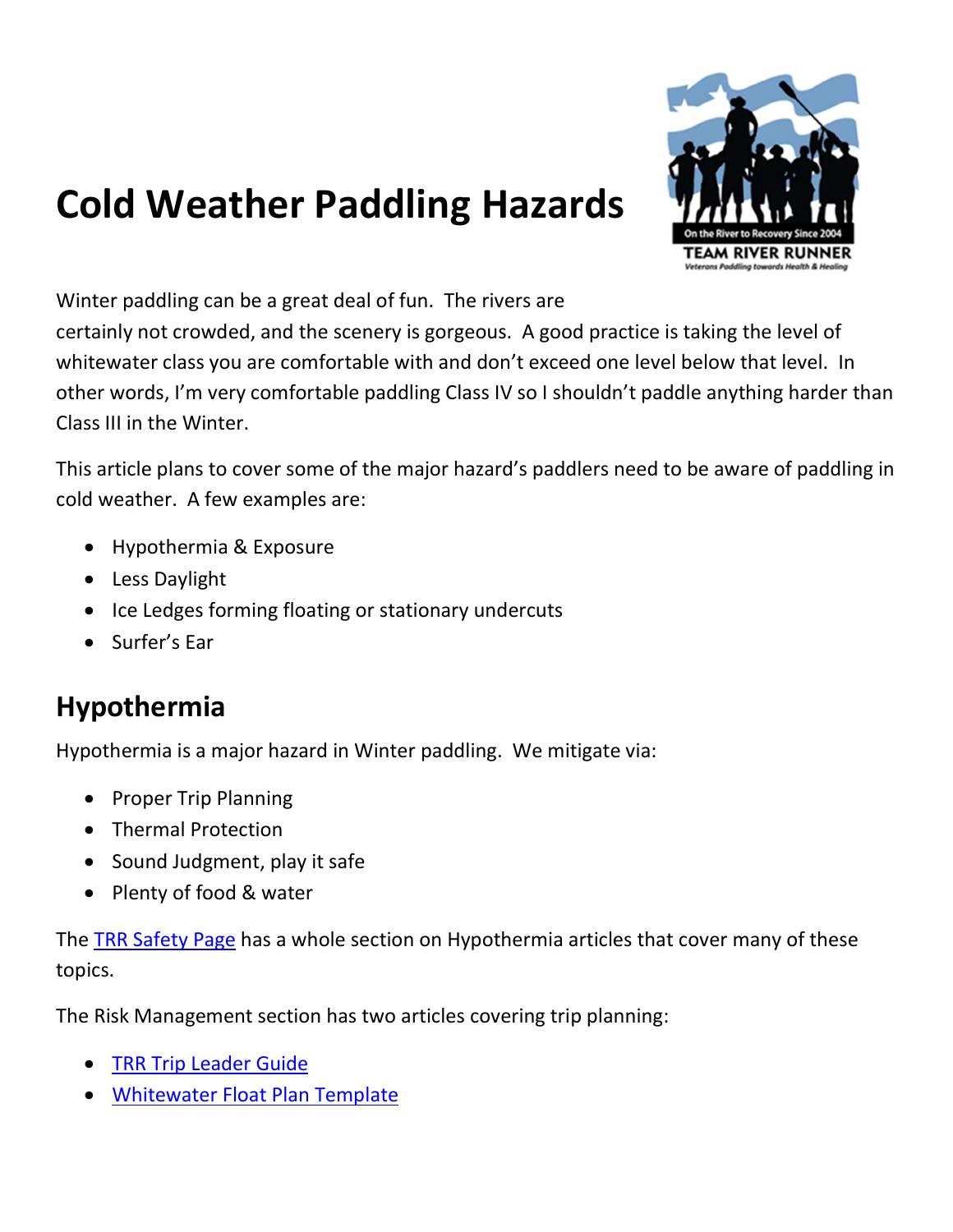If someone takes a swim:

- Rescue quickly
- Assist them with emptying their boat, they will be exhausted
- Get the sugar (or honey) and fluids
- If you bring warm beverage, share it
- Hot Hands are incredibly inexpensive and worth their weight in gold

I strongly recommend dry suits, thermal cap, and pogies for Winter paddling, dry is warm. Any neat trick is wearing properly fitted dishwashing gloves under your pogies. These are thin and very durable and will provide a great deal of extra warmth.



### Daylight is much shorter

I typically start Winter trips much earlier in the day that other times of the year. We often meet early in the morning when it is dark, so we arrive at the shuttle point at first daylight. Try to leave at least two (2) hours of daylight at the end of the paddle just in case you encounter any issues. I'm not a big fan of long lunch breaks on Winter paddles either, these can be a time sink you can't afford as well as many get chilly from exposure. Here is an excellent article from Paddler Magazine of a real incident that took place when shorter daytimes weren't considered: Alone Article.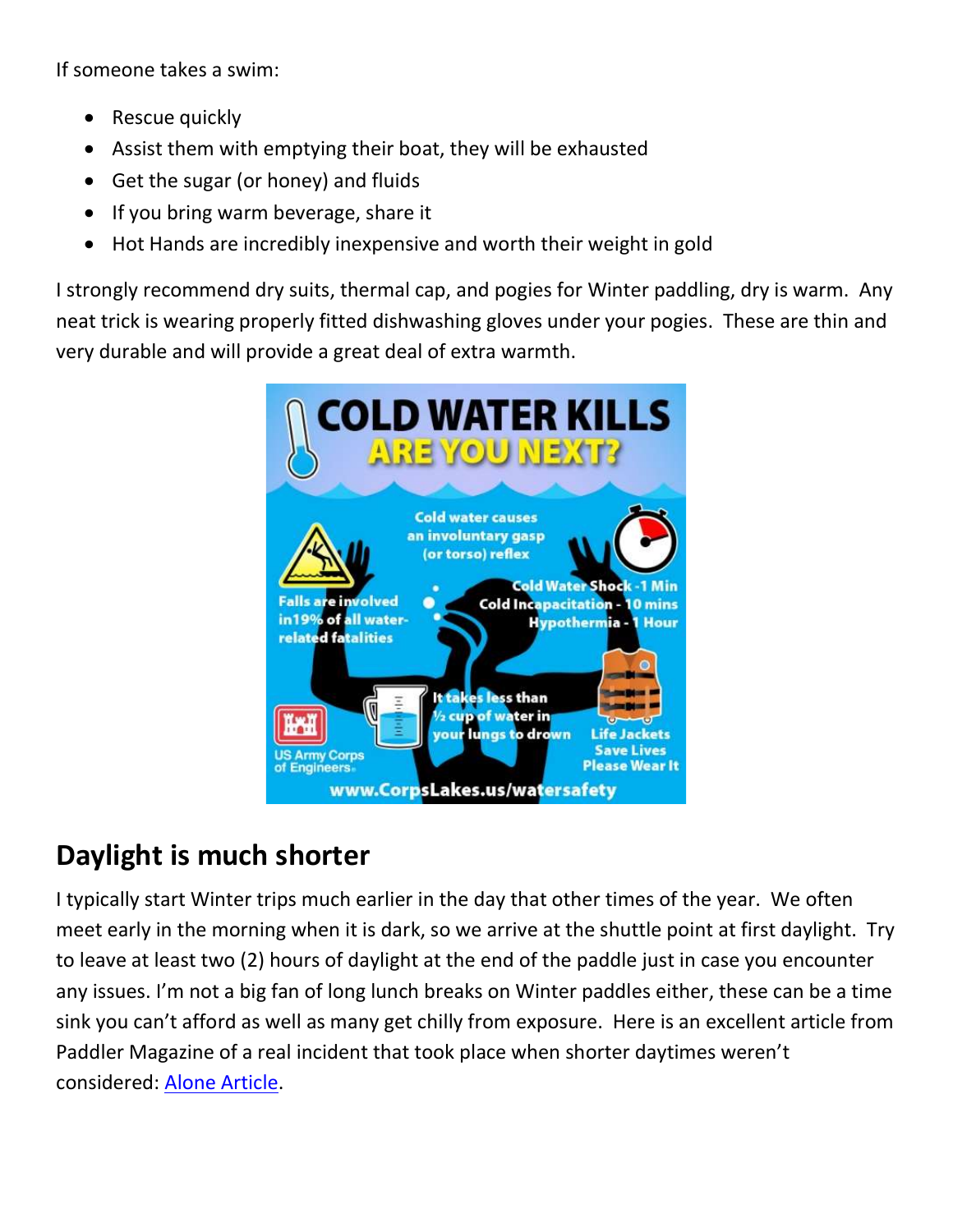# Ice Ledges

We all know about the hazards of undercut ledges. Winter paddling often means slower or still water will build ice ledges. To make matter worse, these sometimes break off making floating undercuts. Rescuing someone trapped under an ice ledge is at best difficult and in many cases impossible. The first picture clearly shows an undercut ice ledge. Picture the paddler in the second picture taking a swim by accident and having the current sweep them under an ice ledge



# Surfer's Ear

Repeated exposure to very cold water leads to bone spur development in the ear canal. This can be very painful and lead to hearing loss and other issues like frequent ear infections. The medical term for this is exostosis commonly called **Surfer's Ear.** Once the bone growth blocks the ear canal significantly (see pictures below), surgery is required to remove that growth. Fortunately, we can prevent surfer's ear by wearing a combination of ear plugs with a decent thermal hood or skull cap under your helmet. One brand I've had a great deal of success with is Doctor Pro Earplugs.



I highly recommend watching this excellent video on **Surfer's Ear**.

### Conclusion

Many of my favorite paddling trips have been in the Winter. I strongly prefer small streams in the winter as they are often in deep gorges providing a great deal of wind protection, not to mention much faster rescues should that be necessary. I also like shorter runs due to much